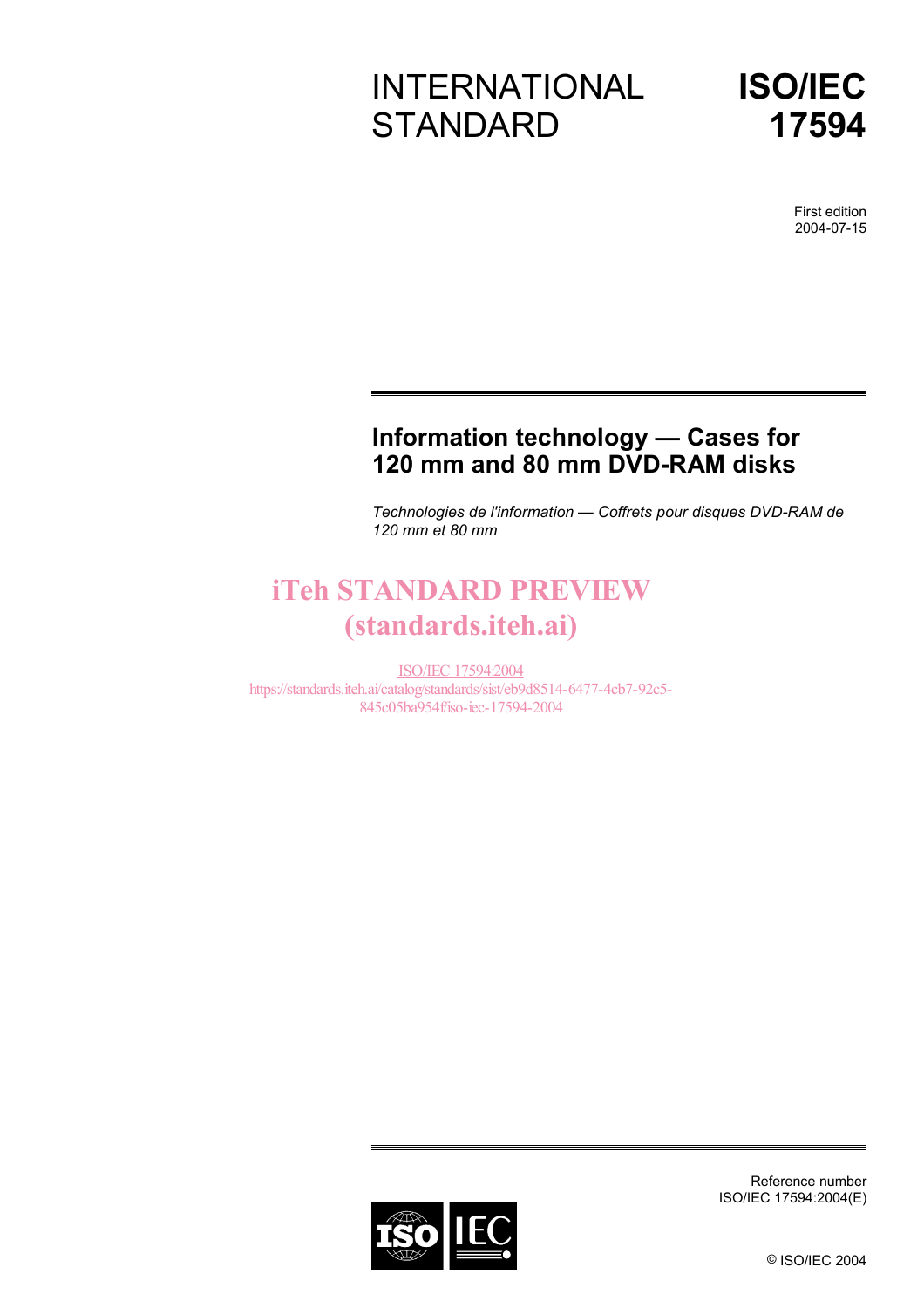#### **PDF disclaimer**

This PDF file may contain embedded typefaces. In accordance with Adobe's licensing policy, this file may be printed or viewed but shall not be edited unless the typefaces which are embedded are licensed to and installed on the computer performing the editing. In downloading this file, parties accept therein the responsibility of not infringing Adobe's licensing policy. The ISO Central Secretariat accepts no liability in this area.

Adobe is a trademark of Adobe Systems Incorporated.

Details of the software products used to create this PDF file can be found in the General Info relative to the file; the PDF-creation parameters were optimized for printing. Every care has been taken to ensure that the file is suitable for use by ISO member bodies. In the unlikely event that a problem relating to it is found, please inform the Central Secretariat at the address given below.

# iTeh STANDARD PREVIEW (standards.iteh.ai)

ISO/IEC 17594:2004 https://standards.iteh.ai/catalog/standards/sist/eb9d8514-6477-4cb7-92c5- 845c05ba954f/iso-iec-17594-2004

© ISO/IEC 2004

All rights reserved. Unless otherwise specified, no part of this publication may be reproduced or utilized in any form or by any means, electronic or mechanical, including photocopying and microfilm, without permission in writing from either ISO at the address below or ISO's member body in the country of the requester.

ISO copyright office Case postale 56 • CH-1211 Geneva 20 Tel. + 41 22 749 01 11 Fax + 41 22 749 09 47 E-mail copyright@iso.org Web www.iso.org

Published in Switzerland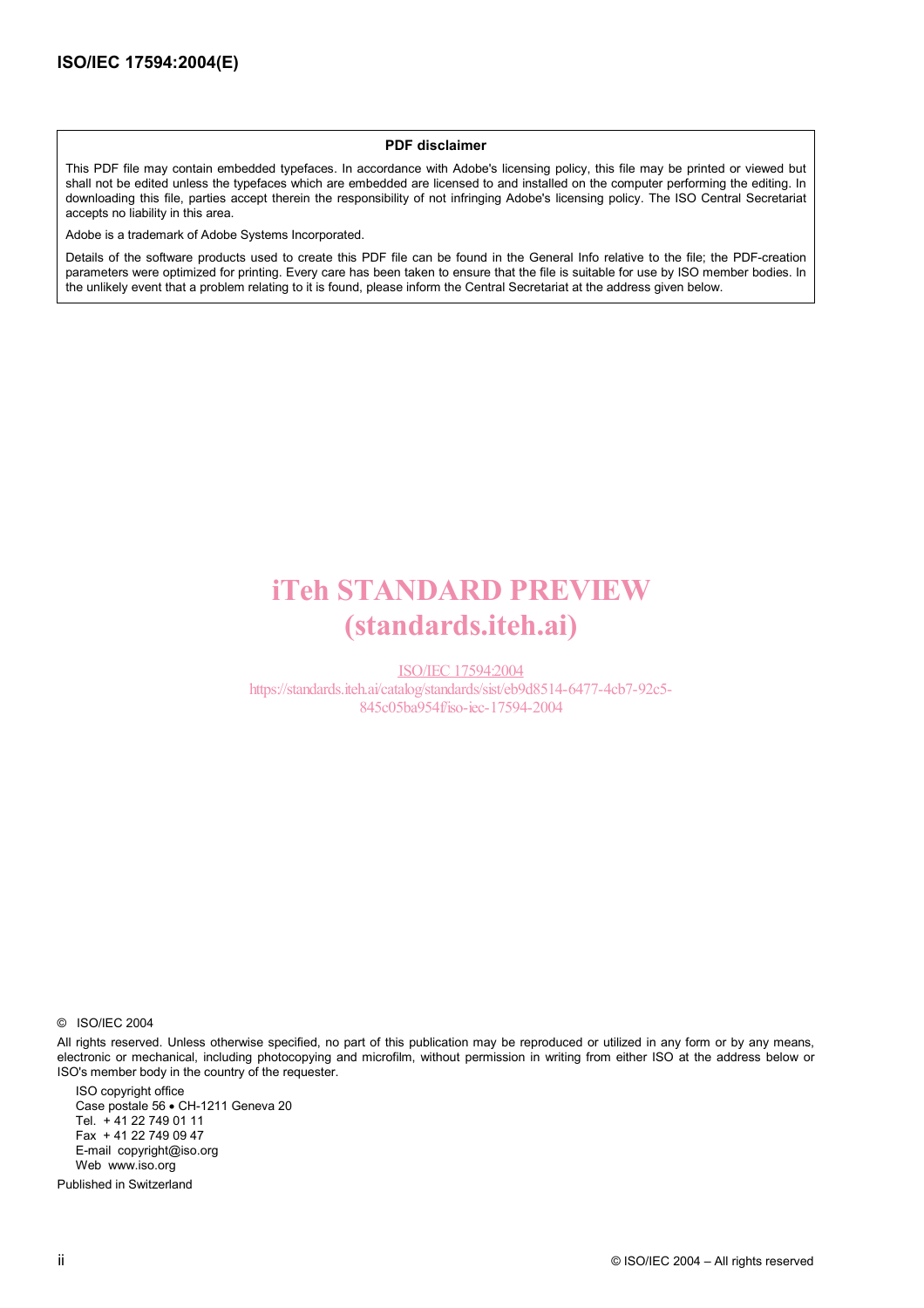## **Contents**

| 1                |                                                                                                                                                                                                                                |  |  |  |
|------------------|--------------------------------------------------------------------------------------------------------------------------------------------------------------------------------------------------------------------------------|--|--|--|
| 2                |                                                                                                                                                                                                                                |  |  |  |
| 3                |                                                                                                                                                                                                                                |  |  |  |
|                  |                                                                                                                                                                                                                                |  |  |  |
| 4                |                                                                                                                                                                                                                                |  |  |  |
| 5                |                                                                                                                                                                                                                                |  |  |  |
| 5.1<br>5.2       |                                                                                                                                                                                                                                |  |  |  |
| 6                |                                                                                                                                                                                                                                |  |  |  |
| 6.1              |                                                                                                                                                                                                                                |  |  |  |
| 6.2              |                                                                                                                                                                                                                                |  |  |  |
| 6.3              |                                                                                                                                                                                                                                |  |  |  |
| 6.4              |                                                                                                                                                                                                                                |  |  |  |
| 6.5              |                                                                                                                                                                                                                                |  |  |  |
| 6.6<br>6.7       |                                                                                                                                                                                                                                |  |  |  |
| 6.8              |                                                                                                                                                                                                                                |  |  |  |
| 6.9              |                                                                                                                                                                                                                                |  |  |  |
|                  |                                                                                                                                                                                                                                |  |  |  |
| 7                |                                                                                                                                                                                                                                |  |  |  |
| 7.1<br>7.1.1     | Test environment and architecture is a state of the state of the state of the state of the state of the state of the state of the state of the state of the state of the state of the state of the state of the state of the s |  |  |  |
| 7.1.2            |                                                                                                                                                                                                                                |  |  |  |
| 7.1.3            |                                                                                                                                                                                                                                |  |  |  |
| 7.1.4            |                                                                                                                                                                                                                                |  |  |  |
| 7.2              |                                                                                                                                                                                                                                |  |  |  |
| 7.3              |                                                                                                                                                                                                                                |  |  |  |
| 7.4              |                                                                                                                                                                                                                                |  |  |  |
|                  | Section 2 - Dimensional and mechanical characteristics of the case for 120 mm disks                                                                                                                                            |  |  |  |
| 8                |                                                                                                                                                                                                                                |  |  |  |
| 8.1              |                                                                                                                                                                                                                                |  |  |  |
| 8.1.1            |                                                                                                                                                                                                                                |  |  |  |
| 8.1.2            |                                                                                                                                                                                                                                |  |  |  |
| 8.1.3            |                                                                                                                                                                                                                                |  |  |  |
| 8.1.4<br>8.1.5   |                                                                                                                                                                                                                                |  |  |  |
| 8.1.6            |                                                                                                                                                                                                                                |  |  |  |
| 8.1.7            |                                                                                                                                                                                                                                |  |  |  |
| 8.1.8            |                                                                                                                                                                                                                                |  |  |  |
| 8.1.9            |                                                                                                                                                                                                                                |  |  |  |
| 8.1.10           |                                                                                                                                                                                                                                |  |  |  |
| 8.1.11           |                                                                                                                                                                                                                                |  |  |  |
| 8.1.12           |                                                                                                                                                                                                                                |  |  |  |
| 8.1.13           |                                                                                                                                                                                                                                |  |  |  |
| 8.1.14<br>8.1.15 |                                                                                                                                                                                                                                |  |  |  |
| 8.2              |                                                                                                                                                                                                                                |  |  |  |
| 8.2.1            |                                                                                                                                                                                                                                |  |  |  |
| 8.2.2            |                                                                                                                                                                                                                                |  |  |  |
|                  |                                                                                                                                                                                                                                |  |  |  |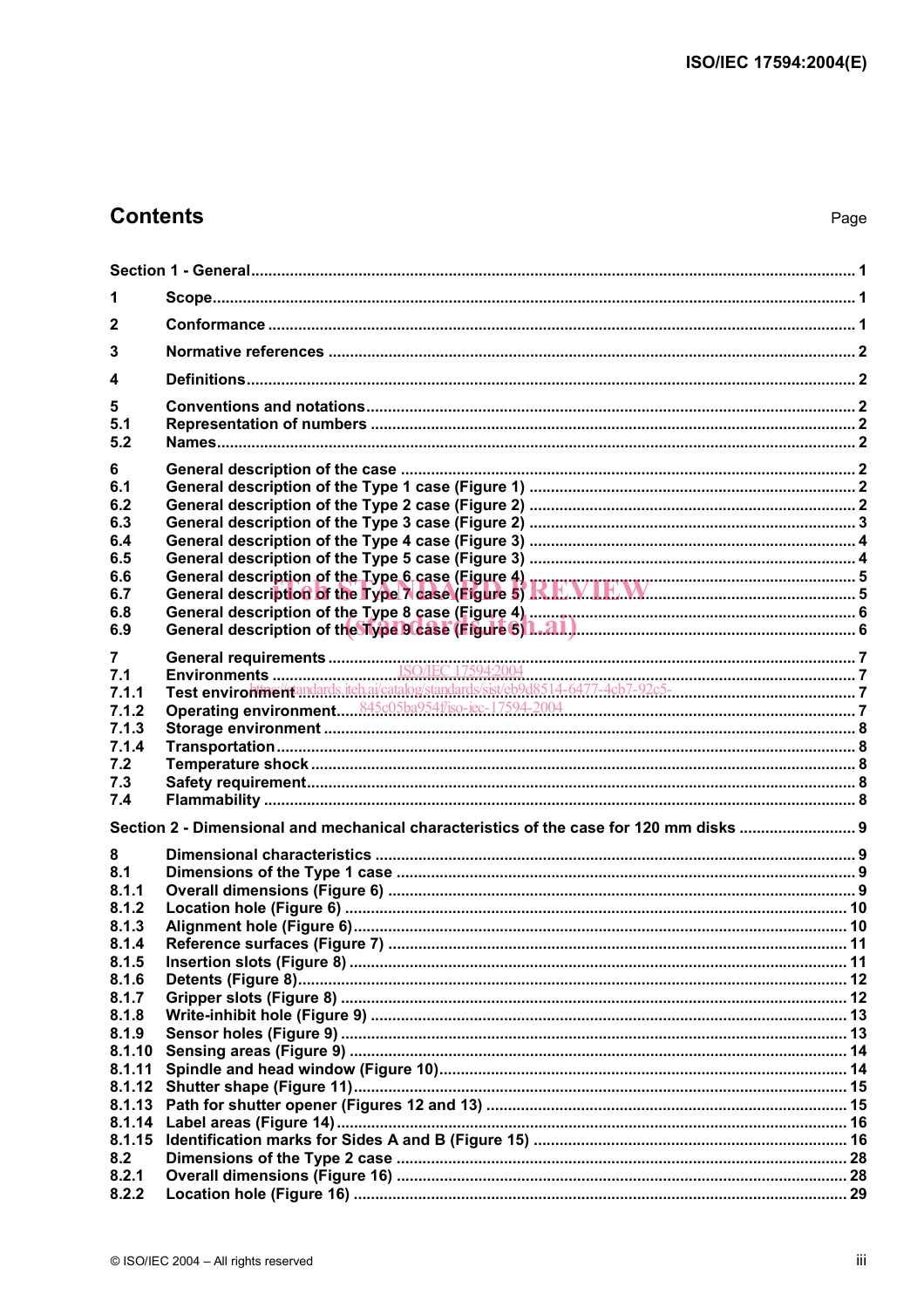| 8.2.3          |                                                                                     |  |
|----------------|-------------------------------------------------------------------------------------|--|
| 8.2.4          |                                                                                     |  |
| 8.2.5          |                                                                                     |  |
| 8.2.6          |                                                                                     |  |
| 8.2.7          |                                                                                     |  |
| 8.2.8<br>8.2.9 |                                                                                     |  |
| 8.2.10         |                                                                                     |  |
| 8.2.11         |                                                                                     |  |
| 8.2.12         |                                                                                     |  |
| 8.2.13         |                                                                                     |  |
| 8.2.14         |                                                                                     |  |
| 8.2.15         |                                                                                     |  |
| 8.2.16         |                                                                                     |  |
| 8.3            |                                                                                     |  |
| 8.3.1          |                                                                                     |  |
| 8.3.2          |                                                                                     |  |
| 8.4            |                                                                                     |  |
| 8.4.1          |                                                                                     |  |
| 8.4.2          |                                                                                     |  |
| 8.5            |                                                                                     |  |
| 8.5.1          |                                                                                     |  |
| 8.5.2          |                                                                                     |  |
|                |                                                                                     |  |
| 9              |                                                                                     |  |
| 9.1            |                                                                                     |  |
| 9.2            |                                                                                     |  |
| 9.3            |                                                                                     |  |
| 9.4            |                                                                                     |  |
| 9.5            |                                                                                     |  |
|                |                                                                                     |  |
| 10             |                                                                                     |  |
| 10.1           |                                                                                     |  |
| 10.2           |                                                                                     |  |
|                |                                                                                     |  |
| 11             |                                                                                     |  |
| 11.1           |                                                                                     |  |
| 11.2           |                                                                                     |  |
|                | Section 3 - Dimensional and Mechanical characteristics of the case for 80 mm disk52 |  |
| 12             |                                                                                     |  |
| 12.1           |                                                                                     |  |
| 12.1.1         |                                                                                     |  |
|                |                                                                                     |  |
|                |                                                                                     |  |
| 12.1.4         |                                                                                     |  |
| 12.1.5         |                                                                                     |  |
| 12.1.6         |                                                                                     |  |
| 12.1.7         |                                                                                     |  |
| 12.1.8         |                                                                                     |  |
|                |                                                                                     |  |
|                |                                                                                     |  |
|                |                                                                                     |  |
|                |                                                                                     |  |
|                |                                                                                     |  |
|                |                                                                                     |  |
| 12.2           |                                                                                     |  |
| 12.2.1         |                                                                                     |  |
|                |                                                                                     |  |
|                |                                                                                     |  |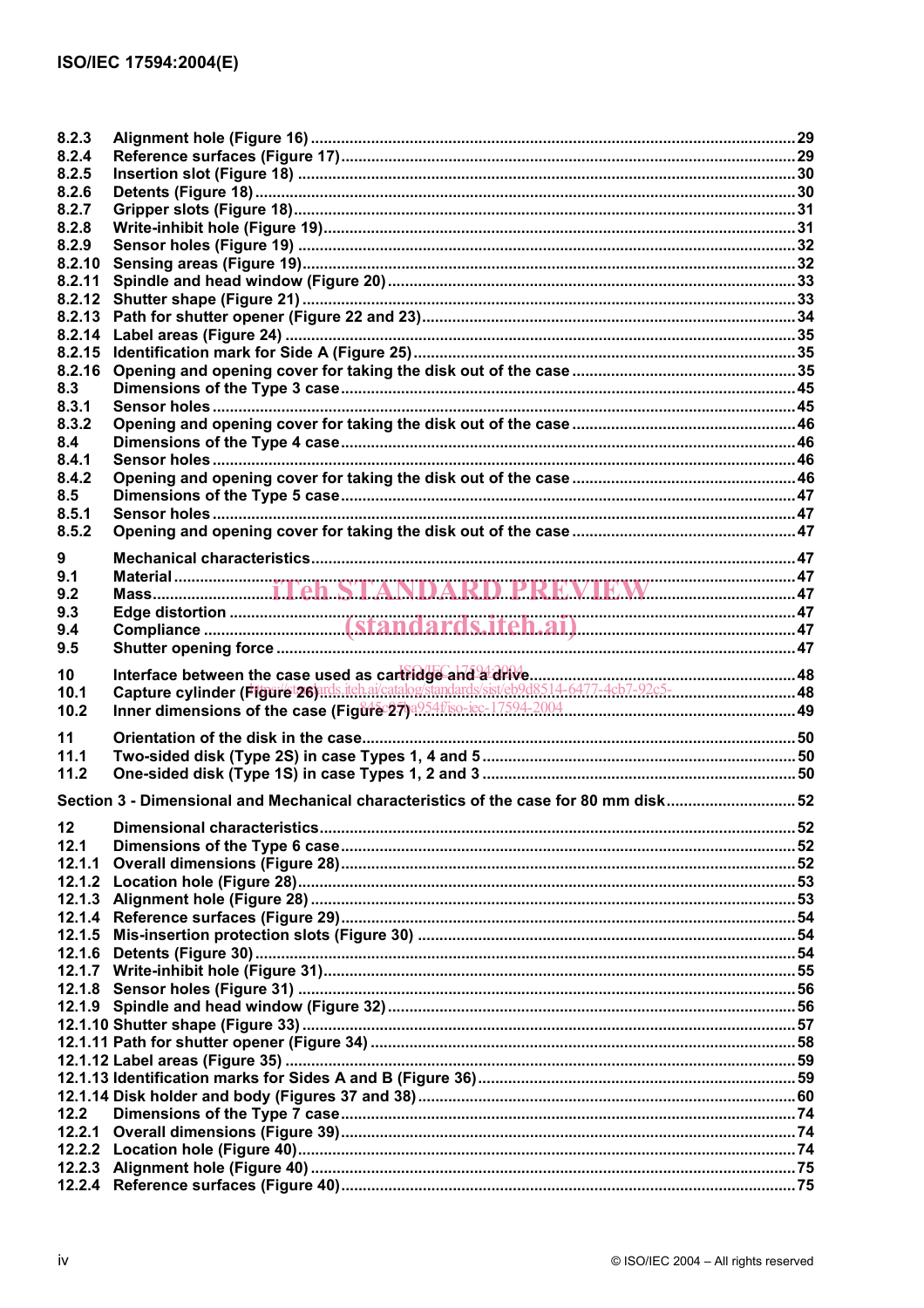| 12.3   |                                                                                                                                                                                |  |
|--------|--------------------------------------------------------------------------------------------------------------------------------------------------------------------------------|--|
| 12.3.1 |                                                                                                                                                                                |  |
| 12.3.2 |                                                                                                                                                                                |  |
| 12.4   |                                                                                                                                                                                |  |
| 12.4.1 |                                                                                                                                                                                |  |
|        |                                                                                                                                                                                |  |
| 13     |                                                                                                                                                                                |  |
| 13.1   |                                                                                                                                                                                |  |
| 13.2   |                                                                                                                                                                                |  |
| 13.3   |                                                                                                                                                                                |  |
| 13.4   |                                                                                                                                                                                |  |
| 13.5   |                                                                                                                                                                                |  |
| 14     |                                                                                                                                                                                |  |
| 14.1   |                                                                                                                                                                                |  |
| 14.2   |                                                                                                                                                                                |  |
|        |                                                                                                                                                                                |  |
| 15     | Orientation of the disk in the case <b>we can also assumed as a construction</b> of the disk of the case we can all the<br>Two-sided disk (Type 2S) in case Types 6 and 8.141. |  |
| 15.1   |                                                                                                                                                                                |  |
| 15.2   |                                                                                                                                                                                |  |
|        | Annex A (normative) Position of the case for 120 mm disk relative to the Reference Planes 101                                                                                  |  |
|        | https://standards.iteh.ai/catalog/standards/sist/eb9d8514-6477-4cb7-92c5-                                                                                                      |  |
|        |                                                                                                                                                                                |  |
|        |                                                                                                                                                                                |  |
|        | Annex D (normative) Position of the case for 80 mm disk relative to the Reference Planes 106                                                                                   |  |
|        |                                                                                                                                                                                |  |
|        |                                                                                                                                                                                |  |
|        |                                                                                                                                                                                |  |
|        | Annex H (informative) Examples of an opening cover for a Type 2 case, a Type 3 case, a Type 4                                                                                  |  |
|        |                                                                                                                                                                                |  |
|        | Annex J (informative) Connection between disk holder and body of the case for 80 mm disk 114                                                                                   |  |
|        |                                                                                                                                                                                |  |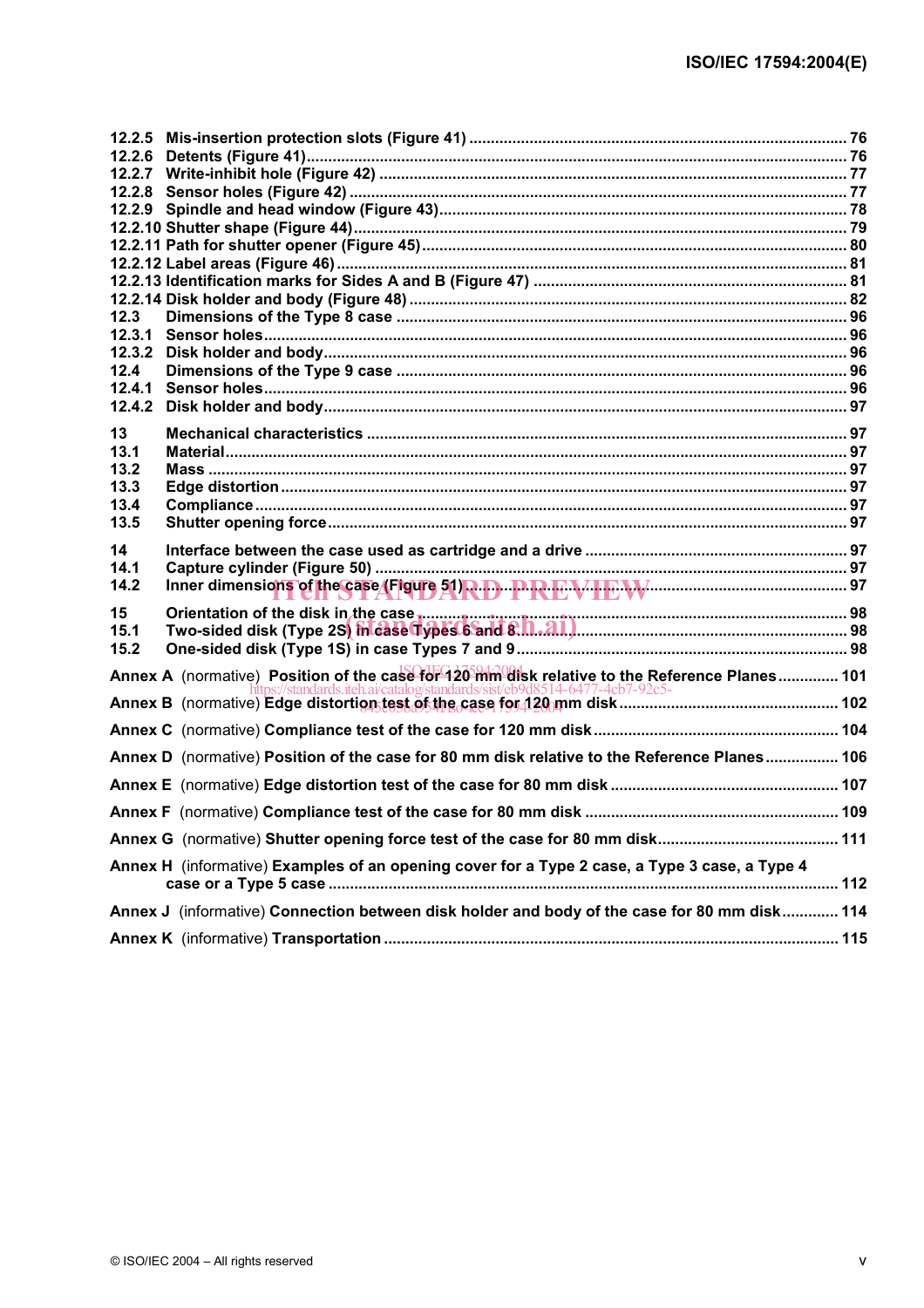## **Foreword**

ISO (the International Organization for Standardization) and IEC (the International Electrotechnical Commission) form the specialized system for worldwide standardization. National bodies that are members of ISO or IEC participate in the development of International Standards through technical committees established by the respective organization to deal with particular fields of technical activity. ISO and IEC technical committees collaborate in fields of mutual interest. Other international organizations, governmental and non-governmental, in liaison with ISO and IEC, also take part in the work. In the field of information technology, ISO and IEC have established a joint technical committee, ISO/IEC JTC 1.

International Standards are drafted in accordance with the rules given in the ISO/IEC Directives, Part 2.

The main task of the joint technical committee is to prepare International Standards. Draft International Standards adopted by the joint technical committee are circulated to national bodies for voting. Publication as an International Standard requires approval by at least 75 % of the national bodies casting a vote.

Attention is drawn to the possibility that some of the elements of this document may be the subject of patent rights. ISO and IEC shall not be held responsible for identifying any or all such patent rights.

ISO/IEC 17594 was prepared by Ecma International (as ECMA-331) and was adopted, under a special "fasttrack procedure", by Joint Tec<mark>hnical Committee ISO/IEC UTC 1, *Information technology*, in parallel with its <br>approval by national bodies of ISO and IEC.</mark> approval by national bodies of ISO and IEC.

# (standards.iteh.ai)

ISO/IEC 17594:2004 https://standards.iteh.ai/catalog/standards/sist/eb9d8514-6477-4cb7-92c5- 845c05ba954f/iso-iec-17594-2004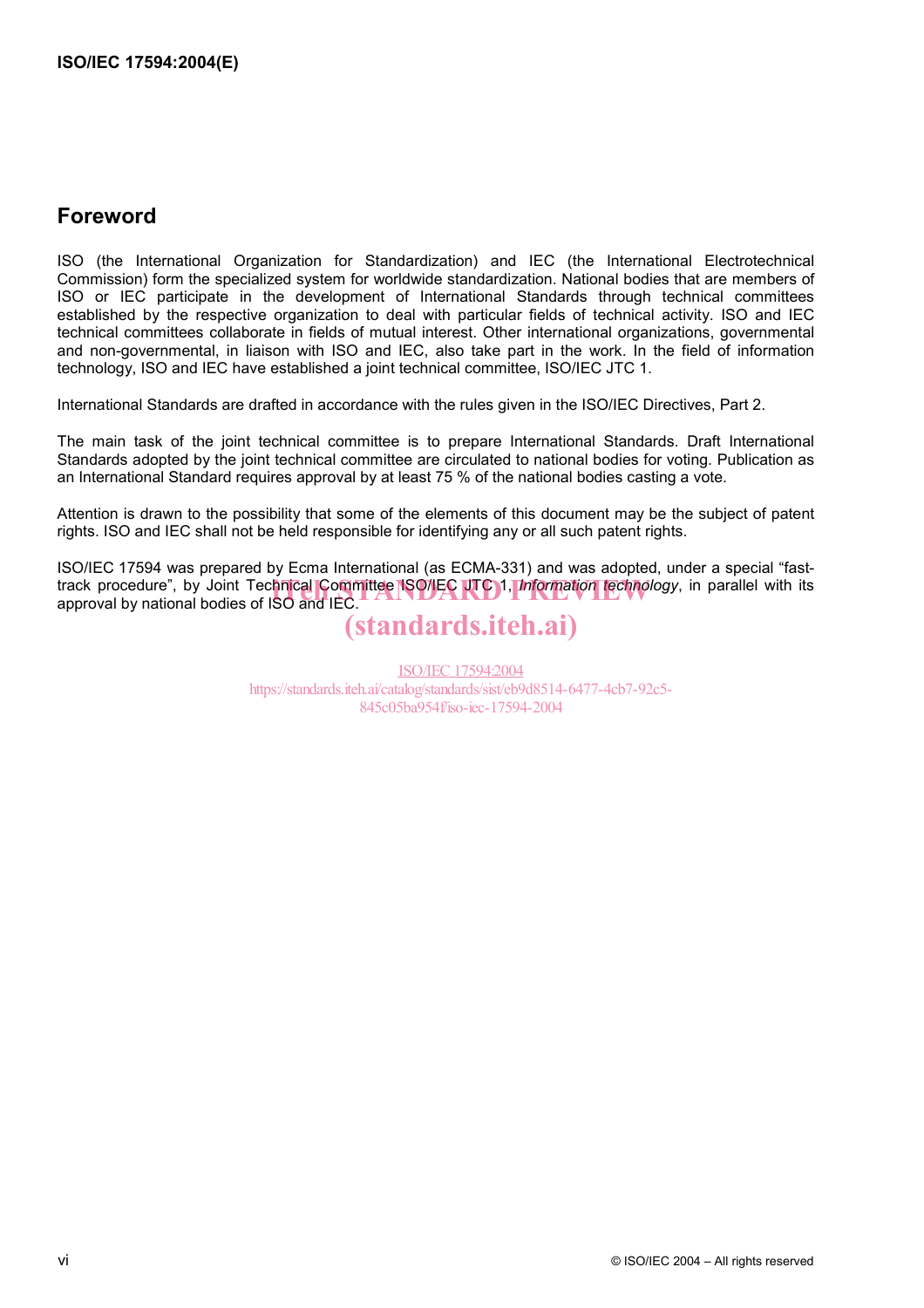## **Information technology — Cases for 120 mm and 80 mm DVD-RAM disks**

## **Section 1 - General**

#### **1 Scope**

This International Standard specifies the characteristics of a case for use with the 120 mm and 80 mm DVD-RAM disks specified in International Standard ISO/IEC 17592. The present International Standard specifies nine related , but different implementations of this case, viz.

- **Type 1** A case for a one-sided (Type 1S) or a two-sided (Type 2S) 120 mm DVD-RAM disk such that the disk cannot be removed from the case. This case is reversible.
- **Type 2** A case for a one-sided (Type 1S) 120 mm DVD-RAM disk such that the disk may be removed from the case. This case is not reversible.
- Type 3 A case into which a one-sided (Type 1S) or a two-sided (Type 2S) 120 mm DVD-RAM disk may be inserted, then used as a cartridge. This case is not reversible.
- **Type 4** A case for a two-sided (Type 2S) 120 mm DVD-RAM disk such that the disk may be removed from the case. This case is reversible $_{\rm ISO/IEC}$   $_{17594:2004}$
- Type 5 A case into twhich a one-sided (Typet 1S) ror/astwo-sided (Type 2S) 920 mm DVD-RAM disk may be inserted, then used as a cartridge. This case is reversible.
- **Type 6** A case for a two-sided (Type 2S) 80 mm DVD-RAM disk such that the disk may be removed from the case. This case is reversible.
- **Type 7** A case for a one-sided (Type 1S) 80 mm DVD-RAM disk such that the disk may be removed from the case. This case is not reversible.
- **Type 8** A case into which a two-sided (Type 2S) 80 mm DVD-RAM disk may be inserted, then used as a cartridge. This case is reversible.
- **Type 9** A case into which a one-sided (Type 1S) 80 mm DVD-RAM disk may be inserted, then used as a cartridge. This case is not reversible.

This International Standard specifies

- the environments in which the cases are to be operated and stored;
- − the dimensional and mechanical characteristics of the case, so as to provide mechanical interchangeability between data processing systems;

This International Standard provides for mechanical interchange between optical disk drives. Together with International Standard ISO/IEC 17592 for 120 mm (4,7 Gbytes per side) and 80 mm (1,46 Gbytes per side) DVD-RAM disks and a standard for volume and file structure, it provides for full data interchange between data processing systems.

## **2 Conformance**

A claim of conformance with this International Standard shall specify the Type implemented. A case shall be in conformance with this International Standard if it meets the mandatory requirements specified herein for its Type.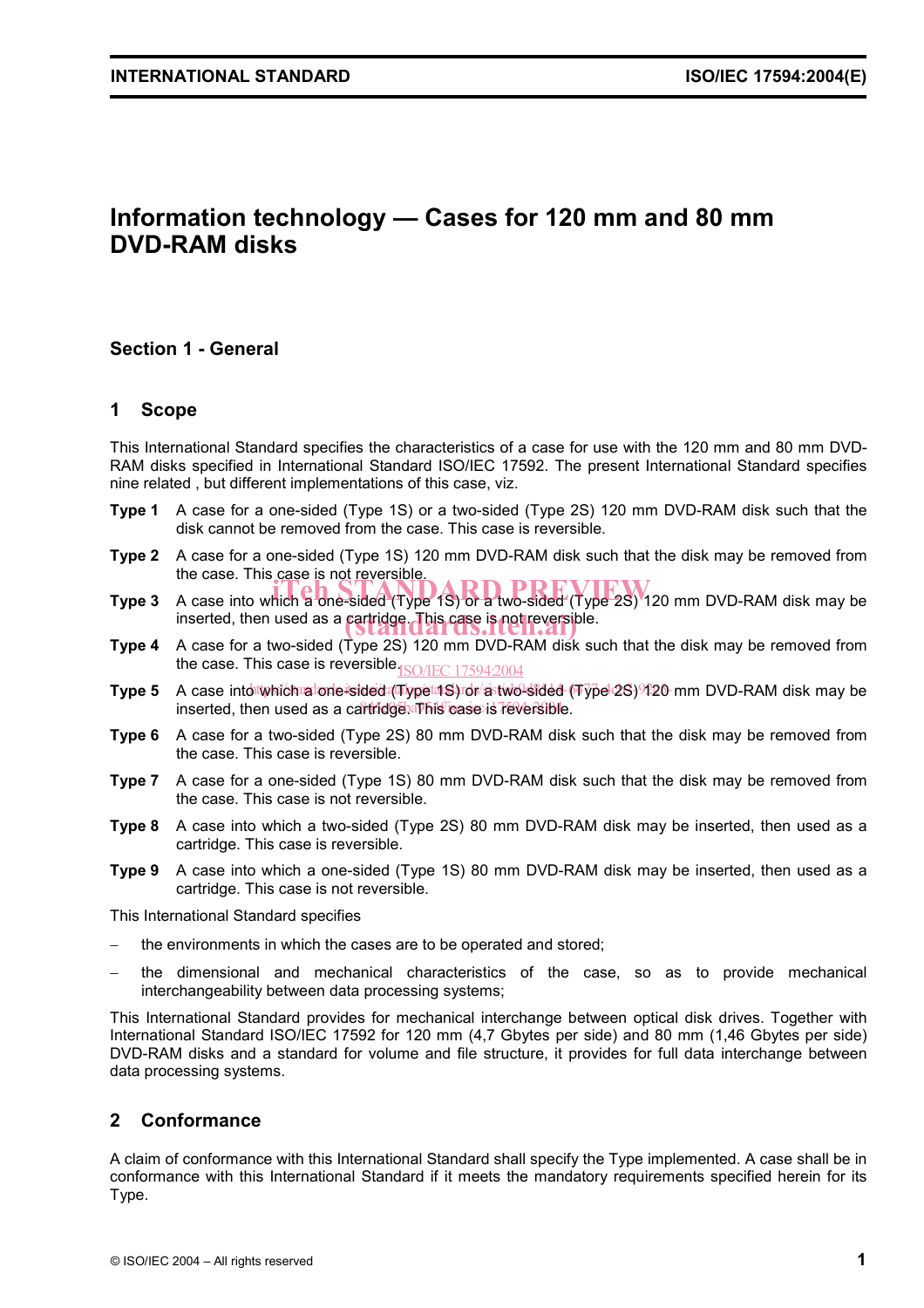## **3 Normative references**

The following referenced documents are indispensable for the application of this document. For dated references, only the edition cited applies. For undated references, the latest edition of the referenced document (including any amendments) applies.

ISO/IEC 17592:2004, *Information technology — 120 mm (4,7 Gbytes per side) and 80 mm (1,46 Gbytes per side) DVD Rewritable Disk (DVD-RAM)*

ECMA-287:2002, *Safety of electronic equipment*

## **4 Definitions**

For the purpose of this International Standard the following definitions apply:

#### **4.1**

#### **cartridge**

a device consisting of a case containing a rewritable disk

#### **4.2**

**case** 

the housing for an optical disk, that protects the disk and facilitates disk interchange

# **5** Conventions and notations STANDARD PREVIEW

#### **5.1 Representation of numbers**  (standards.iteh.ai)

A measured value is rounded off to the least significant digit of the corresponding specified value. For instance, it implies that a specified value of 1,26 with a positive tolerance of 4<sup>7</sup>0,01 and a negative tolerance of  $- 0.02$  allows a range of measured values from  $\frac{1}{255}$  to  $\frac{4}{275}$ . 17594-2004

#### **5.2 Names**

The names of entities, e.g. specific sides, etc. are given a capital initial.

## **6 General description of the case**

#### **6.1 General description of the Type 1 case (Figure 1)**

The case is a rigid protective container of rectangular shape. Sides A and B of the case are identical as far as the features given here are concerned. References to Sides A and B of the case can be changed to B or A, respectively. When the opening of the one is a head and spindle window for the spindle and the optical head of the drive, that of the other is an access window for the disk clamping apparatus. A shutter uncovers the windows upon insertion into the drive, and automatically covers them upon removal from the drive. The case has features that enable a drive to reject a mis-inserted cartridge, to inhibit writing, sensor holes, detents for autoloading and a vertical use, gripper slots for an autochanger, label areas and side identification marks.

Sides A and B of the case have the same configuration.

#### **6.2 General description of the Type 2 case (Figure 2)**

The Type 2 case has the same features as the Type 1 case, but with some differences. The shape of the case is different on Side A and on Side B. Side A does not need to have a location hole, an alignment hole, Reference Surfaces, a write-inhibit hole, sensor holes and sensing areas. The case has an opening closed by a cover. This cover can be opened. In open position, the disk can be taken out of the case. Sensor hole A1 is originally closed. If the disk has been removed from the case, then this hole remains permanently open,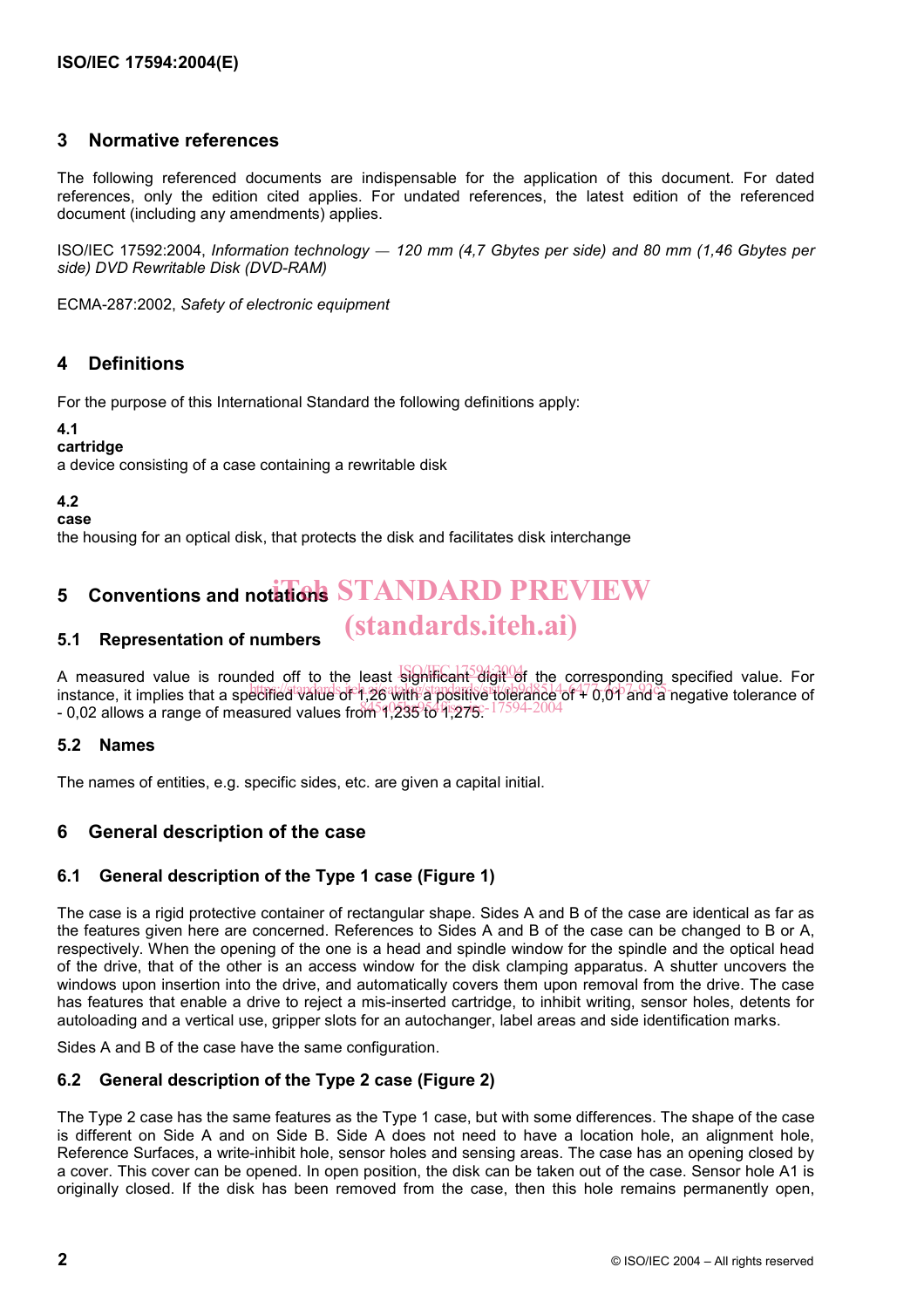indicating that the original disk contained in the case has been removed at least once or has been replaced by another disk.

### **6.3 General description of the Type 3 case (Figure 2)**

The Type 3 case is identical with Type 2 case except that the sensor hole A1 is always open.



01-0088-A

**Figure 1 - General view of the Type 1 case, seen from Side A**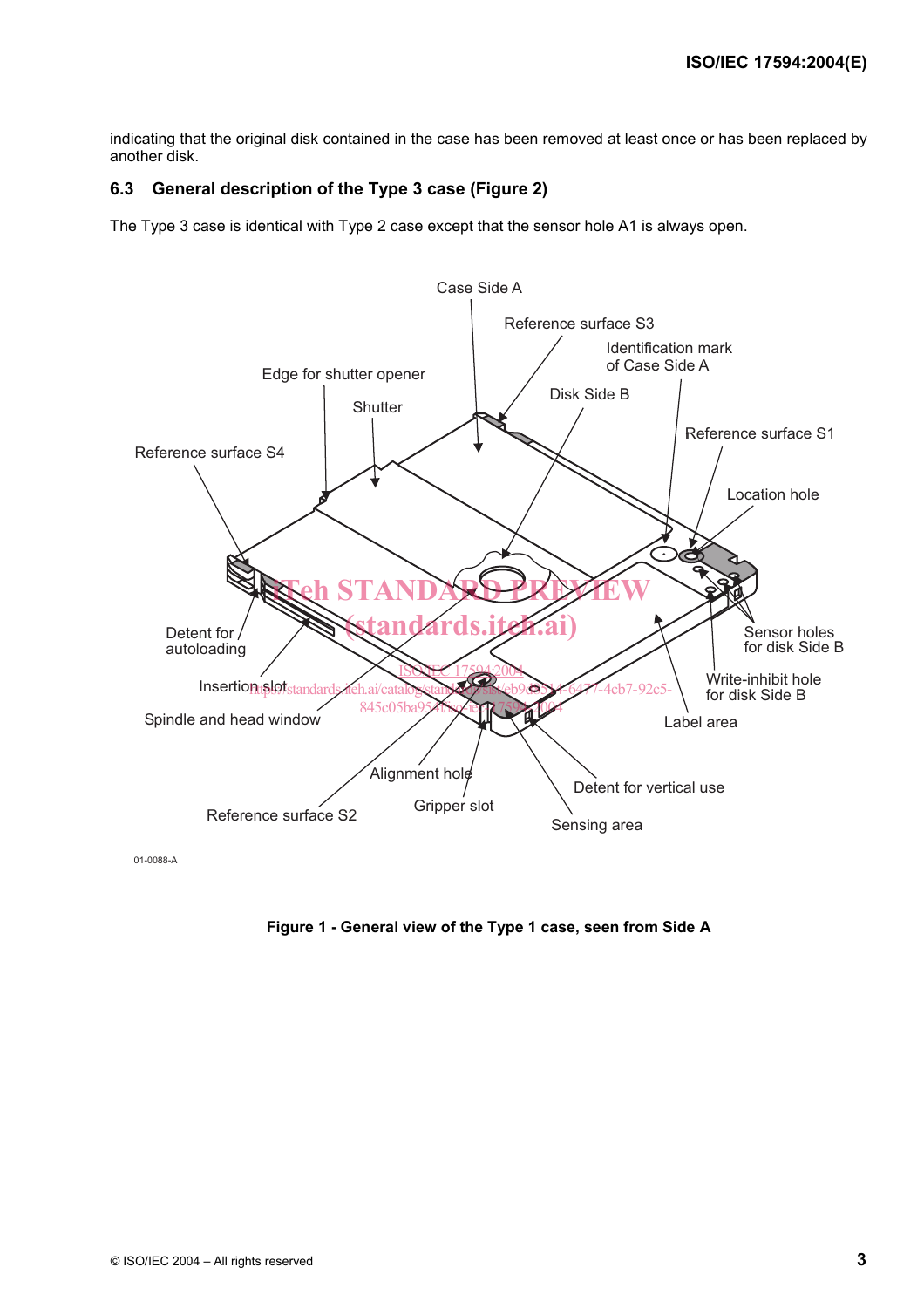

## **6.4 General description of the Type 4 case (Figure 3)**

The Type 4 case has the same features as the Type 1 case, but with some differences. The case has an opening closed by a cover. This cover can be opened. In open position, the disk can be taken out of the case. If the disk has been removed from the case, then the sensor hole A1 and B1 remain permanently open, indicating that the original disk contained in the case has been removed at least once or has been replaced by another disk.

## **6.5 General description of the Type 5 case (Figure 3)**

The Type 5 case is identical with Type 4 case except that the sensor hole A1 and B1 are always open.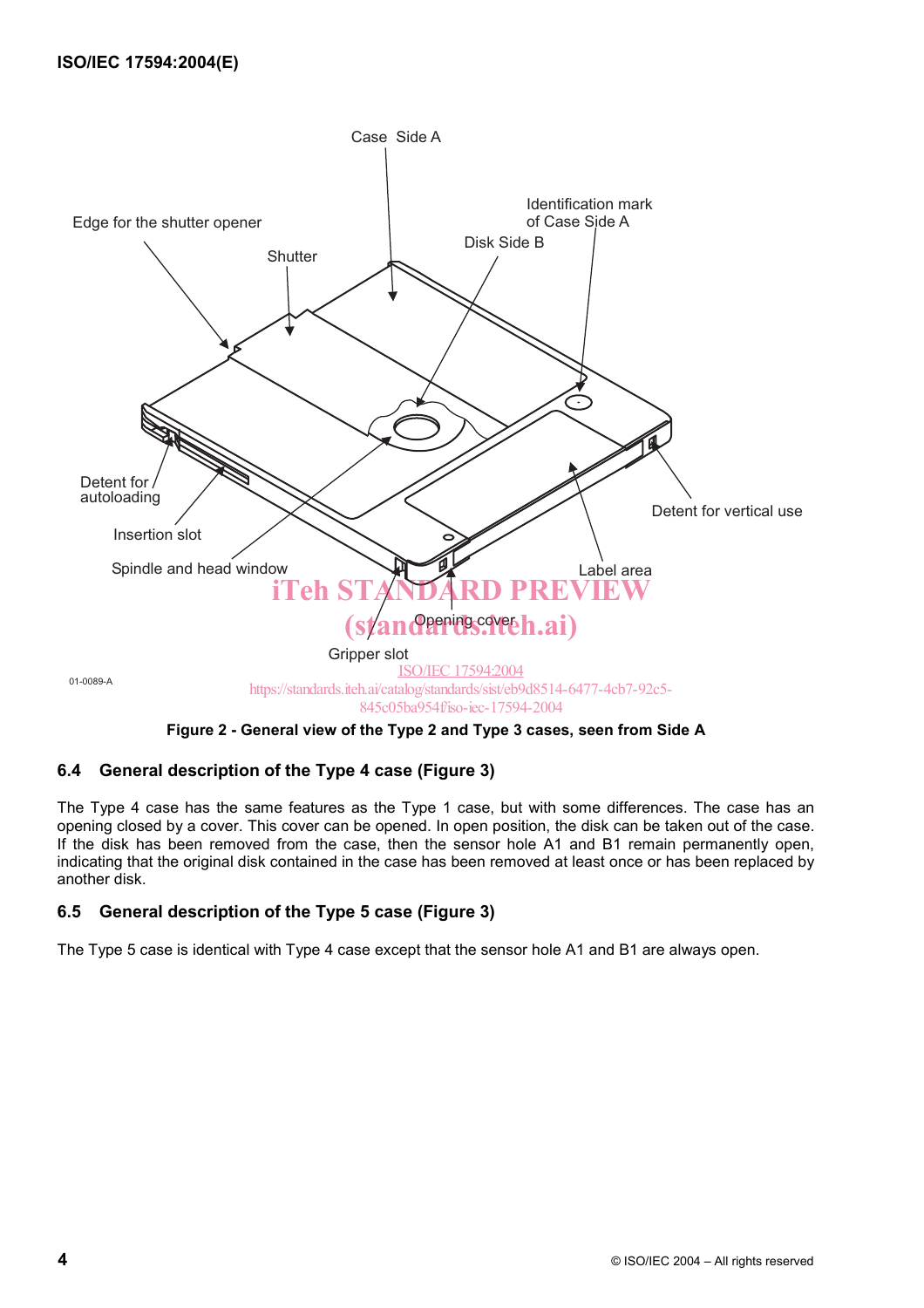

**Figure 3 - General view of the Type 4 and Type 5 cases, seen from Side A** 

## **6.6 General description of the Type 6 case (Figure 4)**

The case is a rigid protective container of rectangular shape. It consists of a body and a disk holder. This disk holder can be taken out of the body and then the disk can be taken out of the case. Sensor hole A1 and B1 are originally closed. If the disk holder has been taken out of the body, then these holes remain permanently open, indicating that the original disk contained in the case has been removed at least once or has been replaced by another disk. Sides A and B of the case are identical as far as the features given here are concerned. References to Sides A and B of the case can be changed to B or A, respectively. When the opening of the one is a head and spindle window for the spindle and the optical head of the drive, that of the other is an access window for the disk clamping apparatus. A shutter uncovers the windows upon insertion into the drive, and automatically covers them upon removal from the drive. The case has features that enable a drive to reject a mis-inserted cartridge, to inhibit writing, sensor holes, detents for autoloading and a vertical use, gripper slots for an autochanger, label areas and side identification marks.

Sides A and B of the case have the same configuration.

## **6.7 General description of the Type 7 case (Figure 5)**

The Type 7 case has the same features as the Type 6 case, but with some differences. The shape of the case is different on Side A and on Side B. Side A does not need to have a location hole, an alignment hole, Reference Surfaces, a write-inhibit hole, sensor holes and sensing areas. Sensor hole A1 is originally closed. If the disk holder has been taken out of the body, then this hole remains permanently open, indicating that the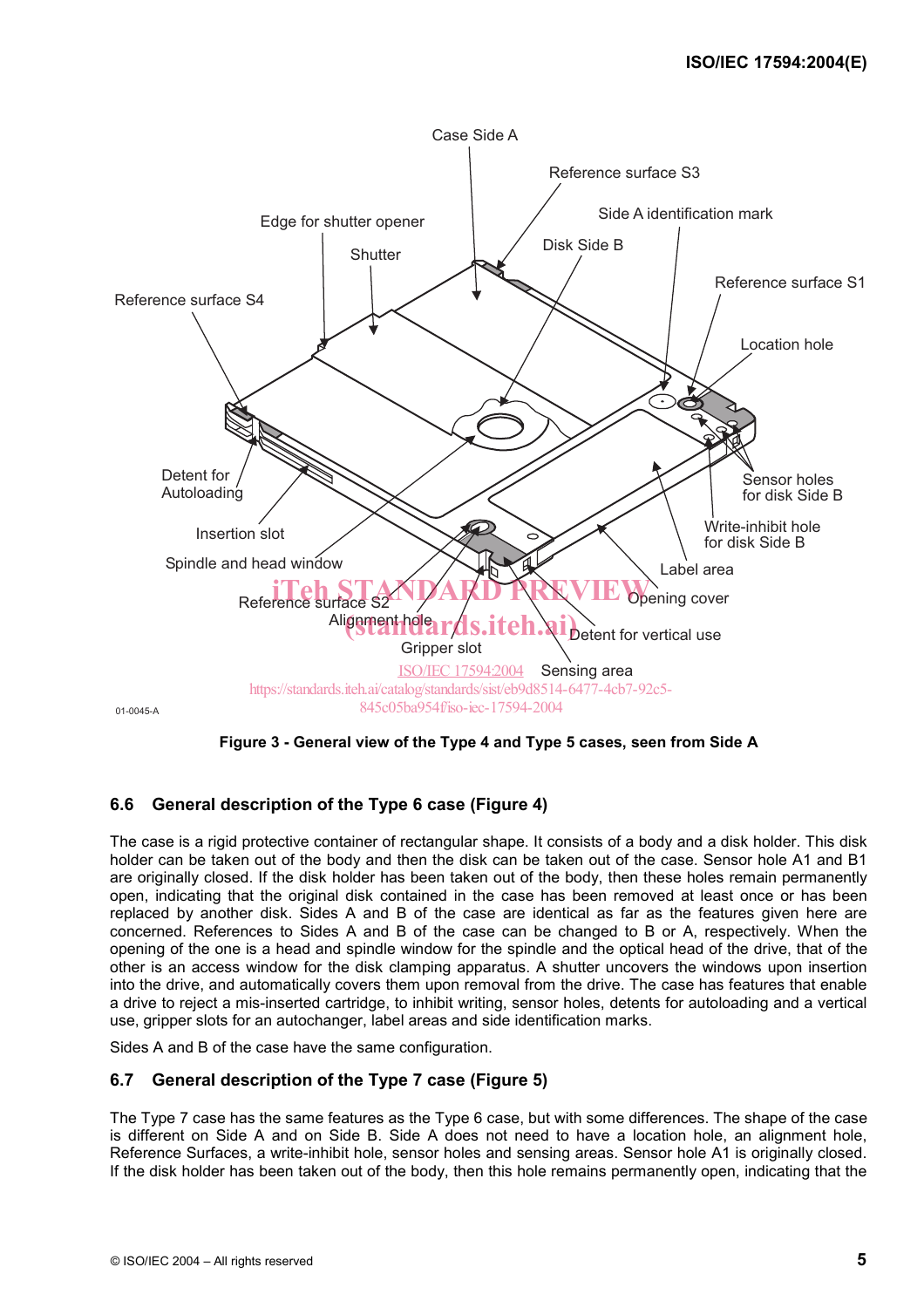original disk contained in the case has been removed at least once or has been replaced by another disk. Side B of this case shall not have label area.

## **6.8 General description of the Type 8 case (Figure 4)**

The Type 8 case is identical with Type 6 case except that the sensor hole A1 and B1 are always open.

### **6.9 General description of the Type 9 case (Figure 5)**

The Type 9 case is identical with Type 7 case except that the sensor hole A1 is always open.



01-0046-A

## **Figure 4 - General view of the Type 6 and Type 8 cases, seen from Side A**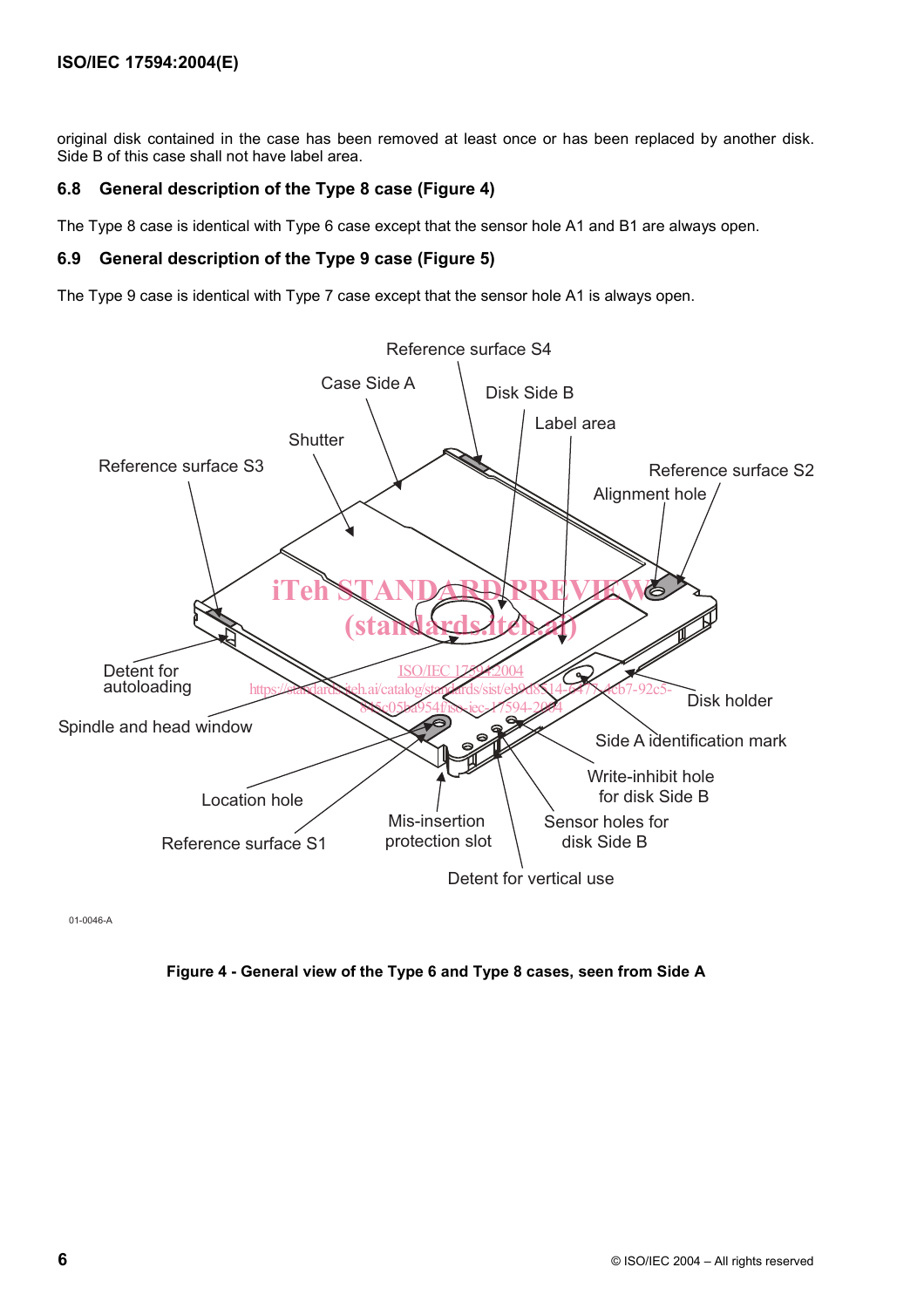

845c05ba954f/iso-iec-17594-2004

## **7 General requirements**

#### **7.1 Environments**

#### **7.1.1 Test environment**

The test environment is the environment where the air immediately surrounding the case has the following properties:

| Temperature:          | 23 °C $\pm$ 2 °C  |
|-----------------------|-------------------|
| Relative humidity:    | $50\% \pm 5\%$    |
| Atmospheric pressure: | 86 kPa to 106 kPa |

No condensation on or in the case or cartridge shall occur. Before testing, the case or cartridge shall be conditioned in this environment for 48 hours minimum.

Unless otherwise stated, all tests and measurements shall be made in this test environment.

#### **7.1.2 Operating environment**

The case shall meets all requirements of this International Standard in the specified test environment and provide mechanical interchange over the specified ranges of environmental parameters in the operating environment. When the case according to this International Standard contains a DVD-RAM disk according to Standard ISO/IEC 17592, they constitute together a cartridge. This cartridge shall meet the requirements of this clause and provides for data interchange.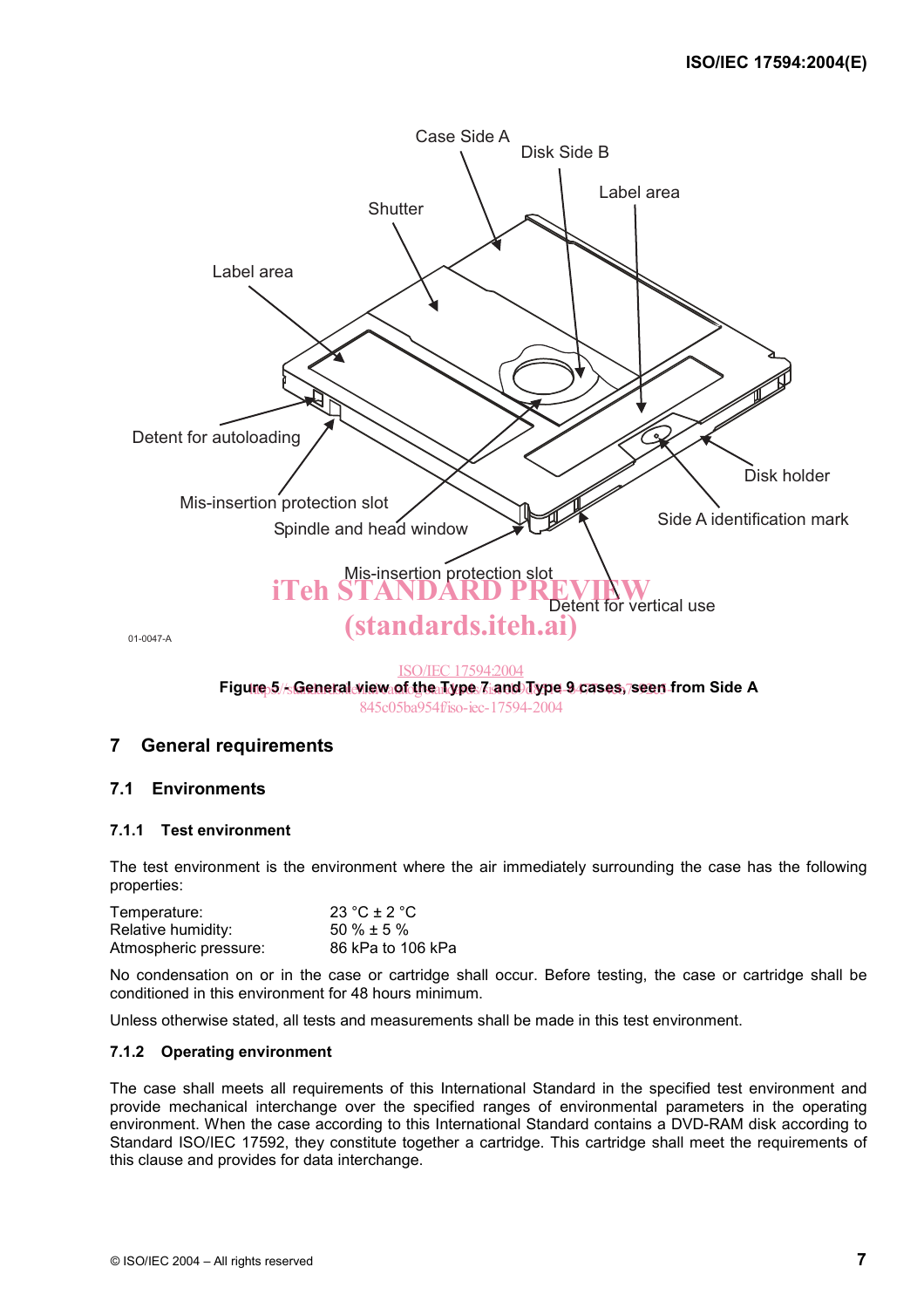The operating environment is the environment where the air immediately surrounding the case or cartridge has the following properties:

| Temperature:                | 5 °C to 60 $^{\circ}$ C                   |
|-----------------------------|-------------------------------------------|
| Relative humidity:          | 3 % to 85 %                               |
| Absolute humidity:          | 1 g/m <sup>3</sup> to 30 g/m <sup>3</sup> |
| Temperature gradient:       | 10 °C /h max.                             |
| Relative humidity gradient: | 10 %/h max.                               |

No condensation on or in the case or cartridge shall occur. If the case or cartridge has been exposed to conditions outside those specified in this clause, it shall be acclimatized in the operating environment for at least 2 h before use.

#### **7.1.3 Storage environment**

The storage environment is defined as an environment where the air immediately surrounding the case or cartridge has the following properties.

| Temperature:                | -10 °C to 50 °C                           |
|-----------------------------|-------------------------------------------|
| Relative humidity:          | 3 % to 85 %                               |
| Absolute humidity:          | 1 g/m <sup>3</sup> to 30 g/m <sup>3</sup> |
| Atmospheric pressure:       | 75 kPa to 106 kPa                         |
| Temperature gradient:       | 10 °C /h max.                             |
| Relative humidity gradient: | 10 %/h max.                               |

No condensation on or in the case or cartridge shall occur.

#### **7.1.4 Transportation**

## iTeh STANDARD PREVIEW

This does not specify requirements for transportation; guidance is given in annex E.<br>
Standards.<br>
1.

#### **7.2 Temperature shock**

#### ISO/IEC 17594:2004

845c05ba954f/iso-iec-17594-2004

The case shall withstand a temperature shock of up to 20°C when inserted into, or removed from, the drive.

## **7.3 Safety requirement**

The case shall satisfy the safety requirements of Standard ECMA-287, when used in the intended manner or in any foreseeable use in an information processing system.

## **7.4 Flammability**

The case shall be made from materials shall be of materials that, if ignited from a match flame, shall not continue to burn in a still carbon dioxide atmosphere.